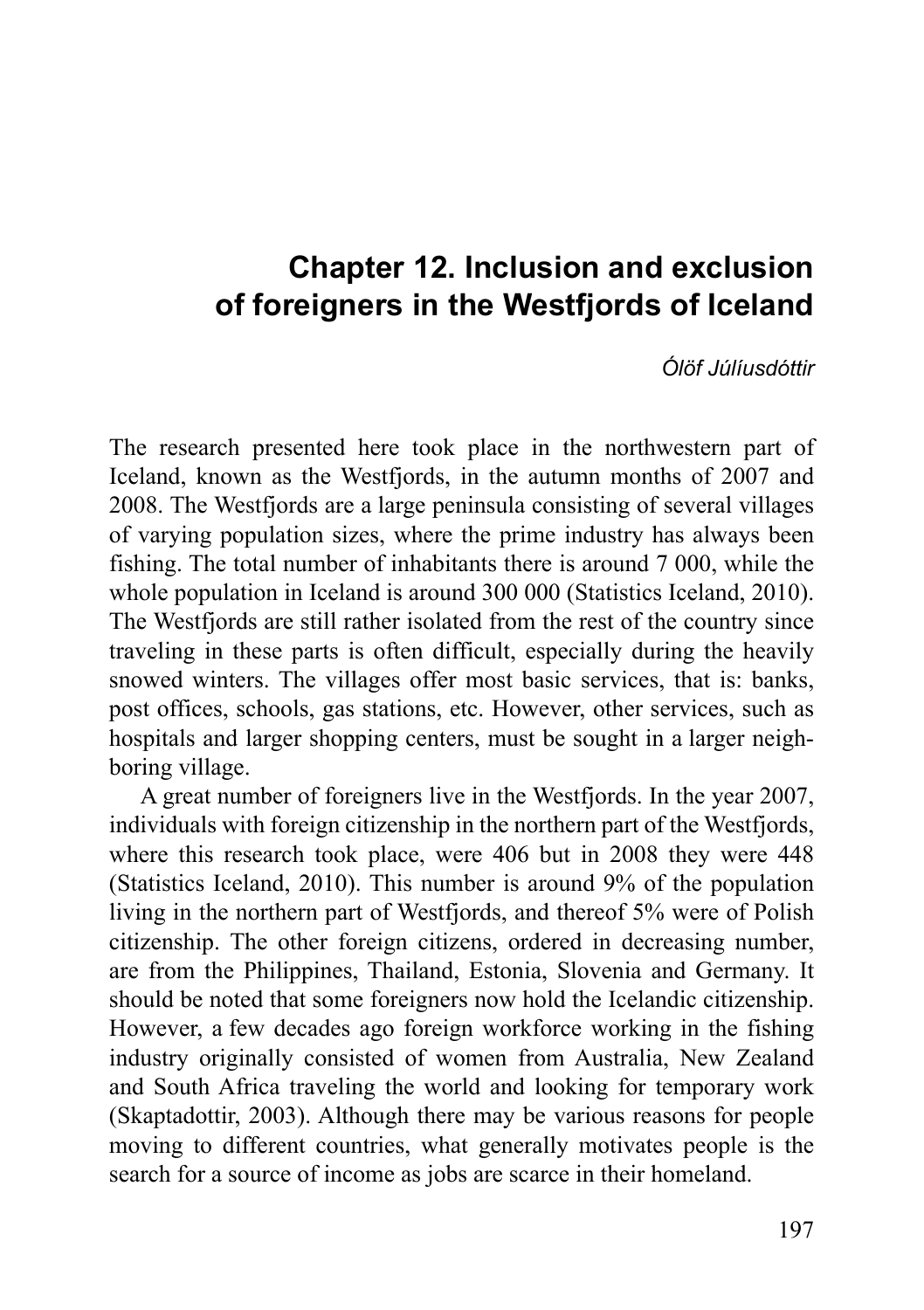A great number of Poles in the Westfjords work in the fishing industry, but also in the area of education, interpretation, and other public offices. There is a Catholic center in the area, where a Polish priest administers the service, and it also serves as a meeting place for the Polish people. Furthermore, there exists an Association of Poles, Polish food is sold at the gas station, and prices and other information is commonly available in Polish, for example at swimming halls and shops.

The research material for this study was mostly obtained by participant observation, interviewing individuals as well as small groups, both Icelanders and immigrants, many of them of Polish origin. Data collection was performed in three separate field studies taken in the Westfjords. The aim is not to generalize to bigger groups but to analyze the views of the participants and hence obtain an insight and an understanding of how they experience the world they live in (Taylor and Bogdan 1998, pp. 7-10). This work is a part of my Master's thesis undertaken at the University of Iceland under the supervision of Professor Unnur Dís Skaptadóttir.

In this study not only the integration of locals and foreigners and how they form a community is examined, but also the possibility of creating a society in which all inhabitants can coexist on equal terms despite their ethnic origin. To be able to do that it is important that all citizens participate in the community. Participation implies involvement in social activities and committees, among other things.

It is important to note that the public, politicians, and experts differ in their views on integration. Commonly it is regarded that people of different nationality should integrate with the society they choose to live in. However, today it is regarded that everyone must participate in the integration, including the locals. Here the process of integration is researched in light of the theory of inclusion and exclusion. This approach will draw a clearer picture of the evolution of a multicultural society in the Westfjords.

Social exclusion or inclusion is a concept used to characterize contemporary forms of social disadvantage or advantage. Exclusion usually implies being denied rights, opportunities and resources (Gudmundsson 2008, p. 185). This research examines the participation and integration, as viewed by the local Icelanders and foreigners, in the Westfjords.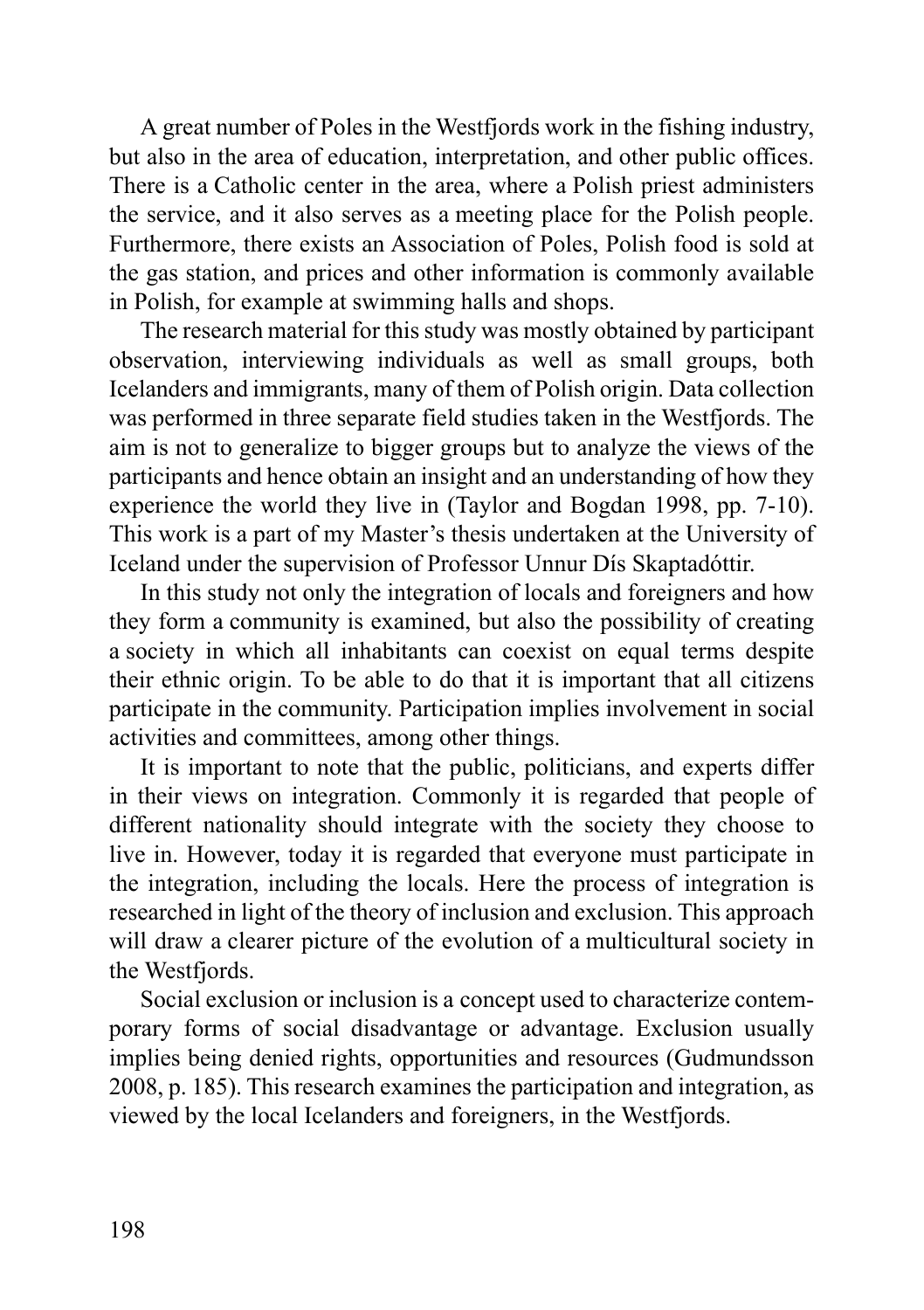#### **Social gap: The importance of learning the language**

Many of the participants in this study stated that Icelanders and foreigners lived completely separate lives, despite the smallness of the villages. A middle-aged Icelander described the social gap between Icelanders and foreigners in the following way: "foreigners keep to themselves and we keep to ourselves". Further inquiries revealed that many individuals and families came to the country to work temporarily and then move back home. This was also the viewpoint of foreigners who started learning the language late, their aim was never to settle in Iceland. They did not try to get to know Icelanders since they were leaving soon anyway. The reality is, nevertheless, different. Although some remain only for a short period, others have extended their stay and even brought over extended family members.

Another reason for this social gap was the language barrier. Those that did not speak Icelandic were more likely to become more isolated and did not participate in the community. Instead they relied on other foreigners that had lived for a longer period of time in Iceland and have command of the language. Many had made the effort of learning Icelandic in the evenings, after a long workday, which resulted in greater job opportunities and increased communication with others. Some had no intentions of taking Icelandic classes, even though they had lived in Iceland for a long time. Not learning the language can put added strain on the family life. One father of a Polish family let the wife and children translate for him. His coworkers were mainly his fellow countrymen and he, on the one hand, preferred their company or that of other family members living in Iceland. He claimed that the lack of language skills did not trouble him. On the other hand, his wife who acted as his interpreter in the interview did not agree. She felt her life would be easier if he could take part in formal communication, such as with schools, banks and other public institutions. She was angry over this, "Why do I only speak Icelandic and not you?" Her knowledge of the language made her aware of what was going on in the community and what services were available, while her husband had little or no knowledge of these things.

It was reiterated in many of the interviews, among both Icelanders and foreigners, that in order to settle and partake in the community one needs to speak the language. Even though language instruction was offered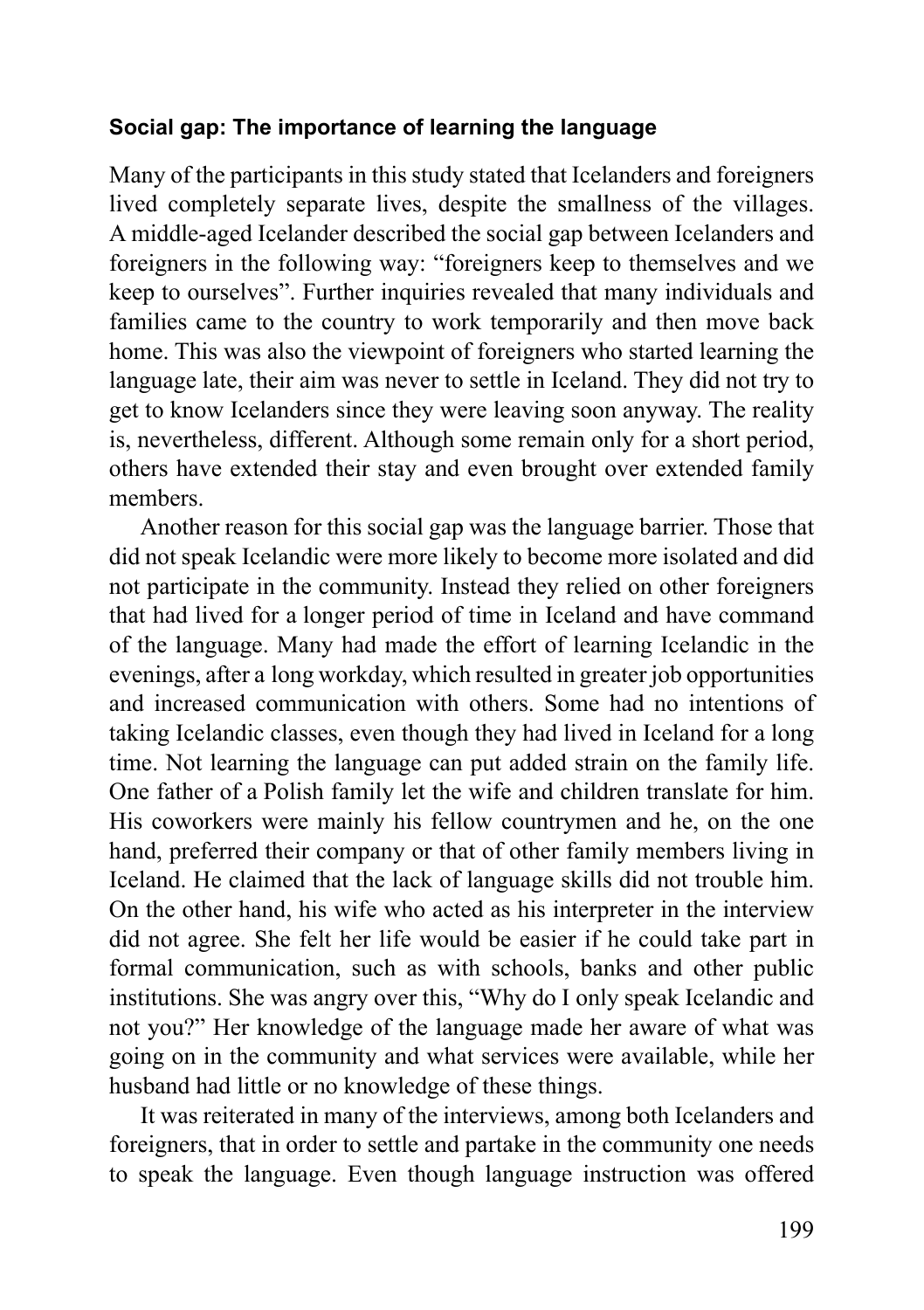by the community outside working hours, the foreigners would have preferred learning the language during working hours and getting paid for it, as their working hours were long already. However, it is generally feared that a system which pays for language learning would be abused, as has happened in some cases. In this case, foreigners were paid to attend classes but did not turn up for them. For this reason some companies offered language courses one hour before their work time was over, but the class was two hours long. However, it became apparent that having a language course after a long workday was not fruitful.

Although language is a key for integration, it is not a guarantee that foreigners will participate and integrate with the community. Other factors are also necessary, for example whether or not they intend to stay for a longer period of time, the social network, family ties, and friends.

When integration is discussed it is important that individuals are aware that it is not only expected that foreigners adapt to the community, but also that the locals adapt to the new situation. It appears that it is impossible to integrate without participation and in order to participate one must learn the language. In the case of itinerant workers, it was generally agreed that they should not be obligated to learn the language. Nevertheless, the interviewees remarked that those that originally came for temporary work often ended up staying longer than planned and, therefore, it is necessary that all foreigners make the effort to learn the language.

#### **Social event: Midwinter Festival**<sup>1</sup>

"Foreigners just want to be by themselves", was a quote from one person spoken to when asked why foreigners did not take a more active part in the village life. The view that foreigners simply did not want to mix with the locals commonly surfaced during this research, mainly from the local Icelanders. Only a small group of foreigners are said to attend the Icelandic midwinter festival (Þorrablót) or other functions, and it's rare to see them participate in the choir or other social events. The midwinter festival is one of the biggest yearly events in the villages. They can

<sup>&</sup>lt;sup>1</sup> Þorrablót is a winter festival celebrated during the month of Þorri, which according to the Old Icelandic calendar begins in late January. At that time, Icelanders hold communal meetings during which traditional dishes are served, such as: hákarl (shark meat), svið (smoked head of mutton), lifrarpylsa (a sausage made from mutton liver).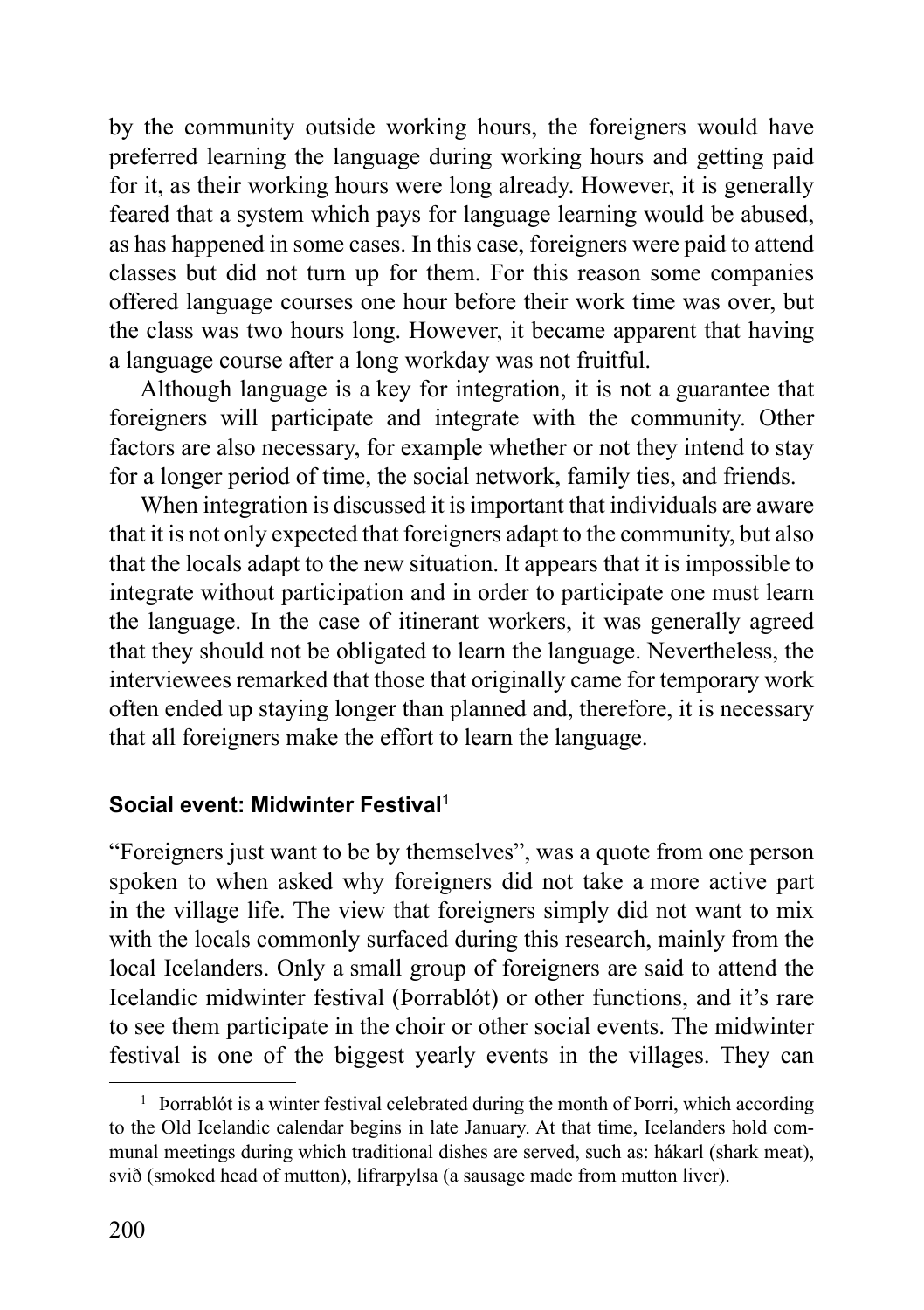be anything from an informal dinner with friends and family to large organized events with performances and other entertainment.

When attempting to partake in social events some foreigners maintain that they received an unfriendly welcome. A Polish couple attended a gathering, like midwinter festival, where Icelanders were the majority. The wife claimed it was obvious that their presence was not wanted and she would not force herself into a group when not welcome, she said "You see, I close myself off when I know I'm not welcome". Others were not interested in partaking in such events; one of my informants remarked, "Icelanders might ask themselves whether it is compulsory to attend the midwinter festival?" One village tried to guarantee the participation of Polish people by having a Polish person participating in the organization of the festival and being their contact to other Poles. A foreigner described his experience of the winter festival as follows: "You come into this big gymnasium, look around, and ask yourself the big question: where should I sit? You start to wander about in the hall, and then someone calls you and asks you to sit with them. It is actually more fun to know someone that invites you to sit with them. I can imagine that it is difficult to know no one, to sit apart, that would be awful".

The experience of this person is possibly different from many others, he knows many in the villages, speaks the language well, is well integrated and very sociable. This is not the case for all and as he remarks, it may be difficult for many to attend the midwinter festival and not be recognized. People may even feel rejected, like the couple that did not feel welcome at the festival.

The population size in the Westfjord is small. As with any small villages and towns they need the people's participation in social events and issues. Undoubtedly, foreigners are included in social events, but they have the feeling of being excluded, as in the case of the midwinter festival. If they were to be fully included, I would assume the structure of the festival and attitude of the locals would have to change in some way.

From the interviews it was clear that Icelanders expected foreigners to take a more active role in the social and cultural events in the villages and the surrounding area. The view of some of the foreigners was that they were not going to settle and so could not be bothered to participate; others said that they devoted all spare time after work to being with their family. Another common remark from foreigners was that they did not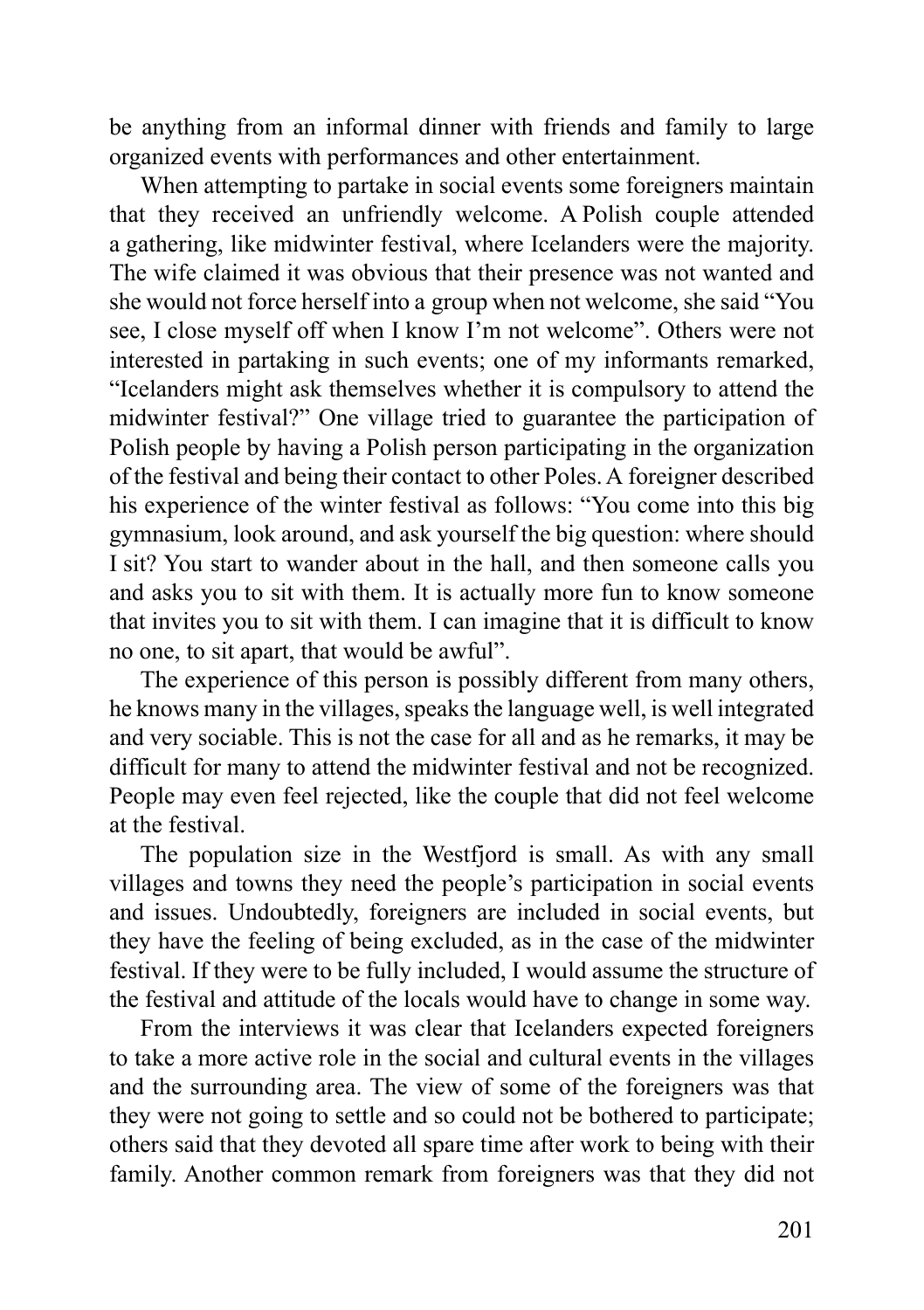enjoy some events, such as the midwinter festival, where they did not understand what was going on, they felt unwelcome and the music was undesirable. They were unwilling to pay for such entertainment.

#### **Multicultural event**

Foreigners are most active as participants in events that centre on them in one way or the other, or on their origin. An example of this is their participation in Roots (Rætur), an association for people interested in cultural diversity. The association was founded in the year 2000, and organizes cultural events where foreigners of various origins introduce their culture to the locals, for example by preparing traditional food from their homeland. This is not a regular event, but is organized within regular intervals by both Icelanders and foreigners. The interviewees were all pleased with the efforts made by Roots and found the cultural festival a welcome addition in order to present the cultural diversity in the Westfjords. One person remarked that the Asian women were extremely diligent in introducing their traditional food culture at these events and created a positive image of them within the local community with their effort. Through these cultural events Icelanders have the opportunity to learn more about the diverse groups living within their villages. The festivals are also a gathering where foreigners and Icelanders can interact and so make up for their lack of communication. Although cultural events are favorable, it does not necessarily imply that they will increase the interaction between people of different origin, but rather they are a means of satisfying a natural curiosity about other cultural worlds. Events of this type are known throughout the world and are often highly regarded. Scholars have, on the other hand, criticized multicultural events and multicultural policies for not taking into account the different social structure of the various cultural groups, instead these events encourage symbolic identity (Abu-Laban and Stasiulis 1992, p. 368). Culture is not something that lies in parallel or is confined by country borders, but is consistently being formed and overlapped, within and across borders. We are, therefore, not only and exclusively participants in one confined culture, but part of many simultaneously (Skaptadottir 1997, pp. 280- -281). Culture is not a property of the individual but something that they mould and remould, as discussed by Gerd Baumann (1999). In this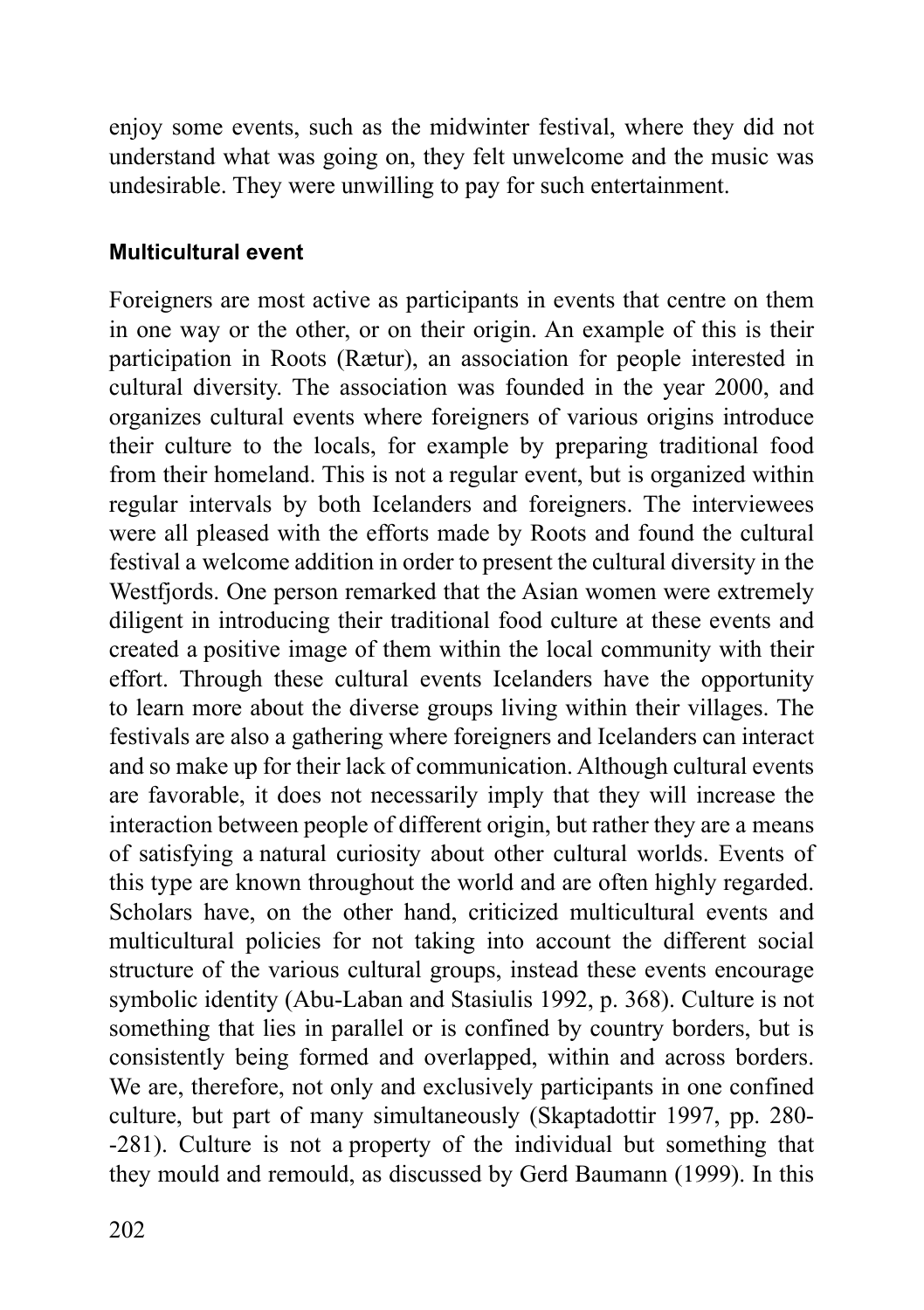light, one may consider whether these cultural events are more likely to highlight what separates the individuals in the villages, as opposed to what they have in common.

## **A form of exclusion**

It is interesting to speculate why there is such an emphasis on foreigners to partake in social events, but less so when it comes to committees or administration positions where important decisions are taken for the villages. An Icelandic male said: "… I'm quite active in social matters but have never seen a foreigner involved in social matters I have been involved in". He continues by saying: "…I have never seen a foreigner in any committee or management position in any of the jobs that I've undertaken". These remarks prompt further questions about multicultural societies, inclusion and exclusion. Why are Icelanders of the opinion that it is important for foreigners to partake in local cultural and social events, but don't mention the need for them to be visible when it comes to important decisions for the villages? It is obvious that foreigners are included in what Grillo (2007) calls cultural integration, where their presence is required for events where tradition plays an important role, such as the midwinter festival. The research shows that exclusion in the Westfjords seems to be more likely to occur with regard to responsible positions, such as management and committees, and where a good knowledge of the Icelandic language is required. This is community exclusion, according to Grillo (2007). Nevertheless, the situation is more complicated than that: foreigners have social access, such as the right to work and pay taxes, the exclusion is not entirely of a social nature. The condition for inclusion in the Westfjords is clearly the knowledge of the Icelandic language, as this simplifies all communication with people and institutions within the community and enhances further job prospects. It is also a requirement made by many employers. A woman in her fifties who had been living for more than ten years in the Westfjords said: "It is difficult to have a university degree and end up working in the fishing industry, just because one does not speak the language". This is the situation for some foreigners working in Iceland. Their education is not recognized and the only jobs they are offered are those not requiring language skills, such as manual labour. Other interesting issues that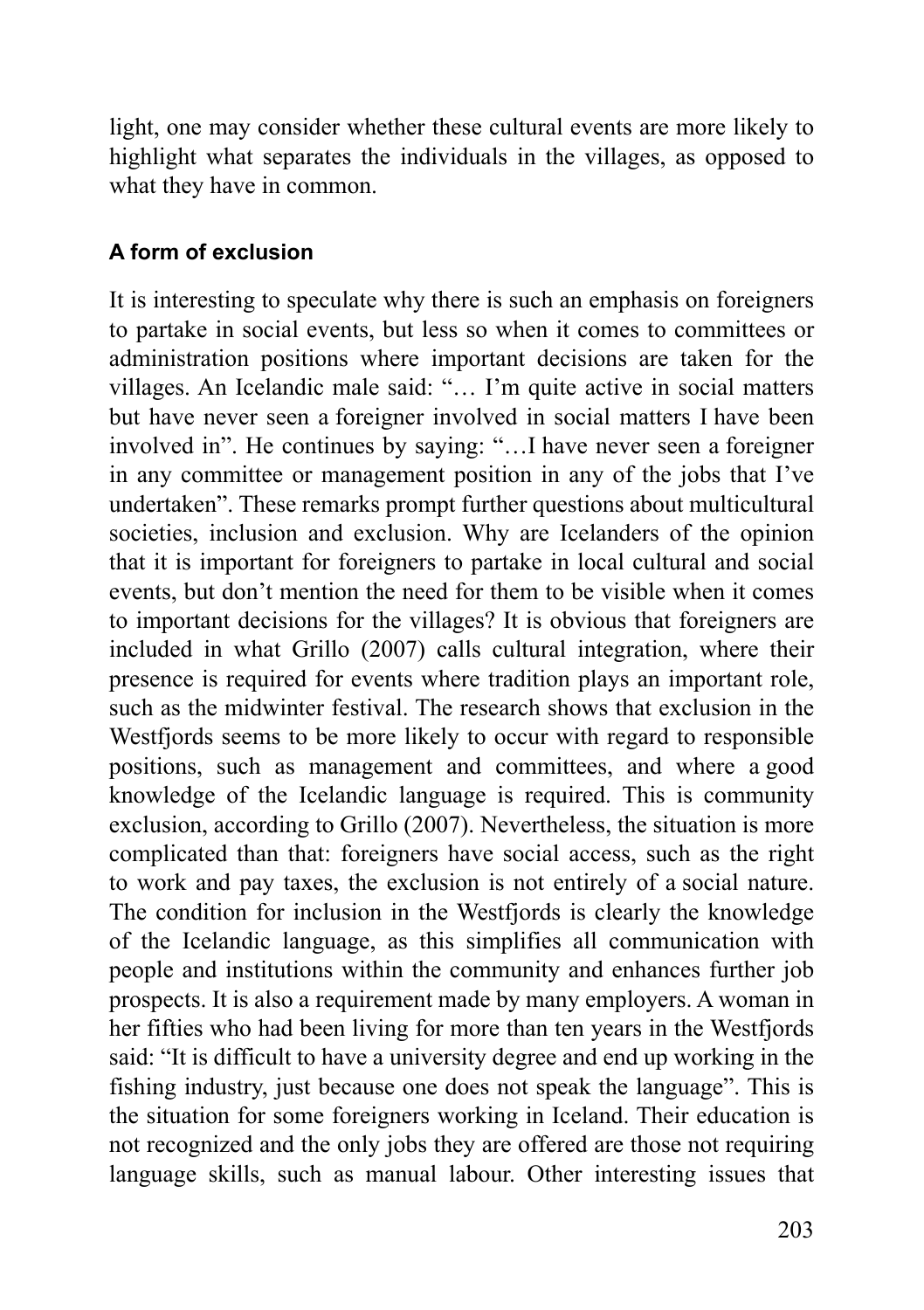were brought up in conversations with both Icelanders and foreigners is the envy towards those who are successful and get their education recognized, or have other language skills, such as English, that help them to communicate with other members of the society and translate for those who only speak their language of origin. It would be interesting to have a further look at this subject, which undoubtedly concerns inclusion and exclusion in the social context of the villages.

### **Conclusions**

The Westfjords is a small community, and as with any small community, it needs the people's participation in social events and issues. Icelanders seem to have more opportunity to participate, compared to the immigrants living in the Westfjords. This is a matter of inclusion and exclusion in the process of integration; the foreigners are wanted in social happenings although many of them have the feeling of being unwelcome. The research shows that it is less likely that foreigners or immigrants are included in social issues where responsibility is required. It remains unclear why this is the case and there may be a number of reasons. It may be due to their lack of language competence or interest, as they may not intend to stay long. Alternatively, their social network within the villages may be weak and so make them unlikely to be appointed. On the other hand, they may simply be excluded from policy making decisions.

### **References**

- Abu-Laban Y., Stasiulis D. (1992). Ethnic Pluralism under Siege: Popular and Partisan Opposition to Multiculturalism, *Canadian Public Policy*, 18 (4), pp. 365-386.
- Baumann G. (1999). *The Multicultural Riddle. Rethinking National, Ethnic and Religious Identities*, New York–London: Routledge.
- Eriksen T.H. (2007). Complexity in Social and Cultural Integration: Some Analytical Dimensions, *Ethnic and Racial Studies*, 30 (6), pp. 1055-1069.
- Grillo R. (2007). An Excess of Alterity? Debating Difference in a Multicultural Society. *Ethnic and Racial Studies*, 30 (6), pp. 979-998.
- Gudmundsson G. (2008). *Félagsfræði menntunar. Kenningar, hugtök, rannsóknir og sögulegt samhengi*, Reykjavík: Skrudda.